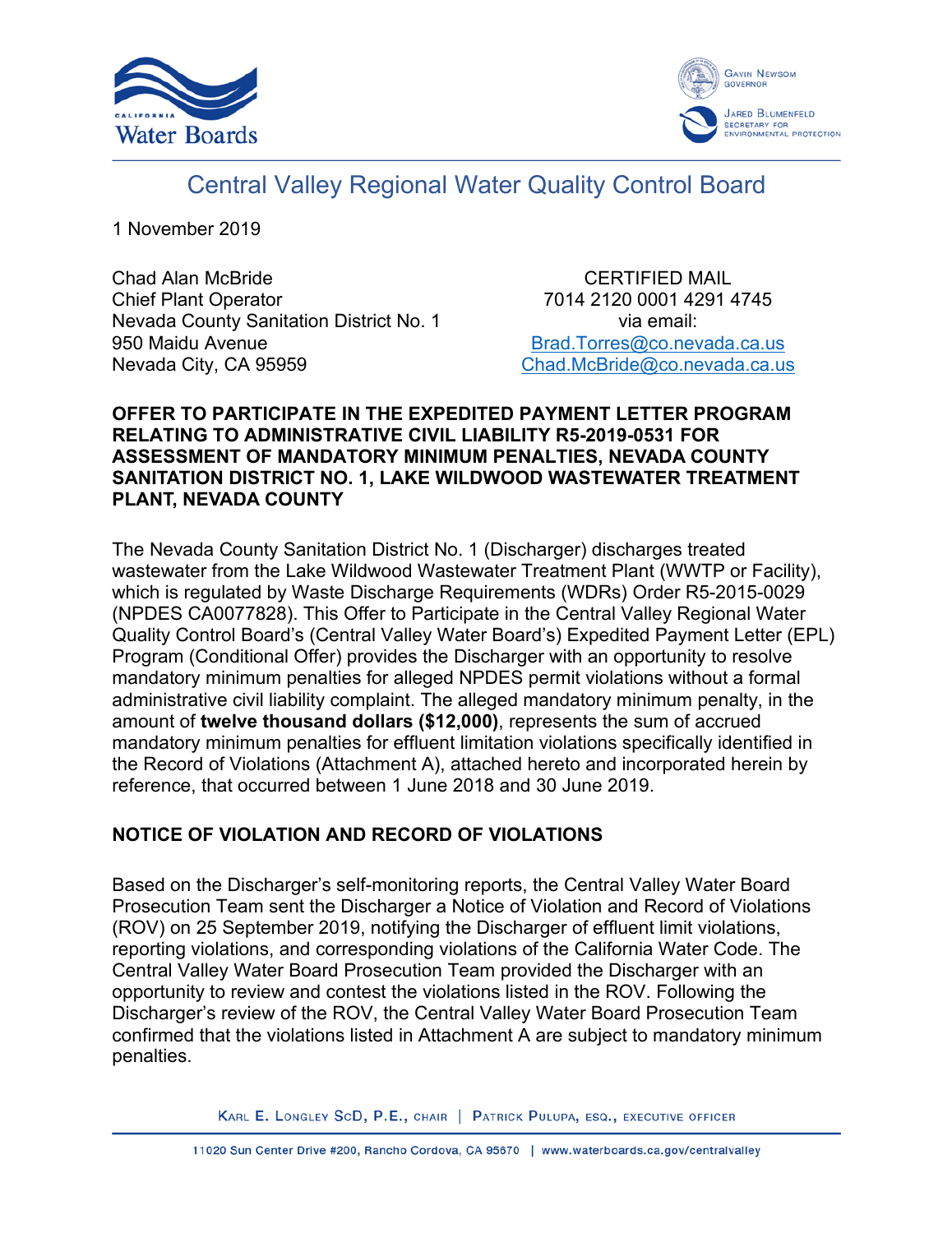# **STATUTORY LIABILITY**

Water Code sections 13385(h) and (i) require the assessment of a mandatory minimum penalty of \$3,000 for each specified serious and chronic effluent limit violation. Pursuant to Water Code section 13385.1(a), the failure to file a discharge monitoring report required pursuant to section 13383 for each complete period of thirty (30) days following the deadline for submitting the report constitutes a serious violation subject to a mandatory minimum penalty under Water Code section 13385(h). The Discharger may also be subject to discretionary administrative civil liabilities pursuant to Water Code section 13385(c) of up to \$10,000 for each day in which the violation occurs, and \$10 for each gallon discharged but not cleaned up in excess of 1,000 gallons. These mandatory minimum penalties and discretionary administrative civil liabilities may be assessed by the Central Valley Water Board beginning with the date that the violations first occurred. The formal enforcement action that the Central Valley Water Board uses to assess such liability is an administrative civil liability complaint, although the Central Valley Water Board may instead refer such matters to the Attorney General's Office for prosecution. If referred to the Attorney General for prosecution, the Superior Court may assess up to \$25,000 for each day in which the violation occurs, and \$25 for each gallon discharged but not cleaned up in excess of 1,000 gallons.

## **SETTLEMENT OFFER**

The Discharger can avoid the issuance of a formal enforcement action and settle the alleged violations identified in Attachment A by participating in the EPL Program.

To promote resolution of these violations, the Central Valley Water Board Prosecution Team makes this Conditional Offer. The Central Valley Water Board's Prosecution Team proposes to resolve these violations without the issuance of a formal enforcement action through this Conditional Offer assessing **twelve thousand dollars (\$12,000)** in mandatory minimum penalties. If the Discharger accepts this proposal, subject to the conditions below, the Central Valley Water Board Prosecution Team will accept that payment in settlement of any enforcement action that would otherwise arise out of the violations identified in Attachment A. Accordingly, the Central Valley Water Board Prosecution Team will forego issuance of a formal administrative civil liability complaint, will not refer the violations to the Attorney General, and will waive its right to seek additional discretionary civil liabilities for the violations identified in Attachment A. The Conditional Offer does not address or resolve liability for any violation that is not specifically identified in Attachment A, regardless of the date that the violation occurred.

If the Discharger accepts this Conditional Offer, please complete and return the enclosed "Acceptance of Conditional Resolution and Waiver of Right to Hearing; (proposed) Order" (Acceptance and Waiver) on or before **18 November 2019**. The Acceptance and Waiver constitutes a settlement of the violations specifically identified in Attachment A.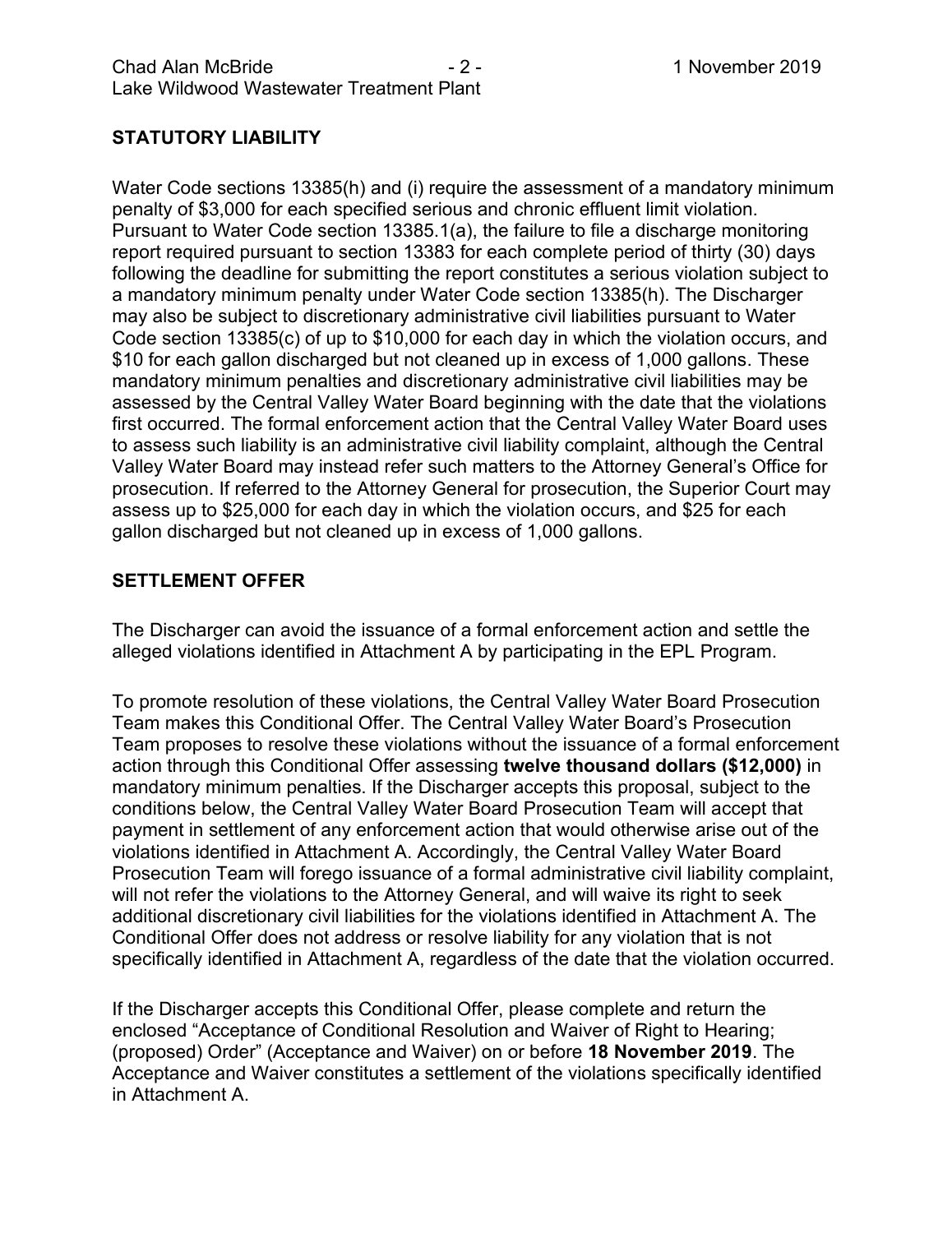## **CONDITIONS FOR CENTRAL VALLEY WATER BOARD ACCEPTANCE OF RESOLUTION**

Federal regulations require the Central Valley Water Board to publish and allow the public thirty (30) days to comment on any settlement of an enforcement action addressing NPDES permit violations (40 C.F.R. section 123.27(d)(2)(iii)). Notice of this settlement will be published on the Central Valley Water Board's website at: [Settlement Notice](https://www.waterboards.ca.gov/centralvalley/board_decisions/tentative_orders/) (https://www.waterboards.ca.gov/centralvalley/board\_decisions/tentative\_orders/)

If no comments are received within the 30-day comment period, and unless there are new material facts that become available to the Central Valley Water Board, the Executive Officer or his designee will execute the Acceptance and Waiver as a stipulated order assessing the uncontested mandatory minimum penalty amount pursuant to Water Code sections 13385.

However, if significant comments are received in opposition to the settlement, this Conditional Offer may be withdrawn. In that case, the Discharger's waiver pursuant to the Acceptance and Waiver will be void and the violation(s) will be addressed in an administrative civil liability hearing. At the hearing, the Discharger will be free to make arguments to any of the alleged violations, and the Discharger's prior agreement to accept this Conditional Offer will be treated as a settlement communication and will not in any way be binding or used as evidence against the Discharger. The Discharger will be provided with further information on the administrative civil liability hearing process.

If the Discharger chooses to sign the Acceptance and Waiver, full payment of the assessed amount may be submitted with the waiver. However, full payment of the assessed amount shall be due no later than thirty (30) calendar days after the date the Acceptance and Waiver is executed by the Executive Officer. In accordance with California Water Code section 13385(n)(1) and California Water Code section 13385.1(c)(1), funds collected for violations of effluent limitations and reporting requirements pursuant to section 13385 and 13385.1 shall be deposited in the State Water Pollution Cleanup and Abatement Account. Accordingly, the **\$12,000** liability shall be paid by cashiers or certified check made out to the "State Water Pollution Cleanup and Abatement Account". Failure to pay the full penalty within the required time period may subject the Discharger to further liability.

The Discharger shall indicate on the check the number of this EPL and send it to the State Water Resources Control Board, Accounting Office, Attn: EPL R5-2019-0531 Payment, PO Box 1888, Sacramento, California, 95812-1888. The waiver and a copy of the check must also be mailed to the Central Valley Water Board at 11020 Sun Center Drive #200, Rancho Cordova, CA, 95670 attention to Xuan Luo.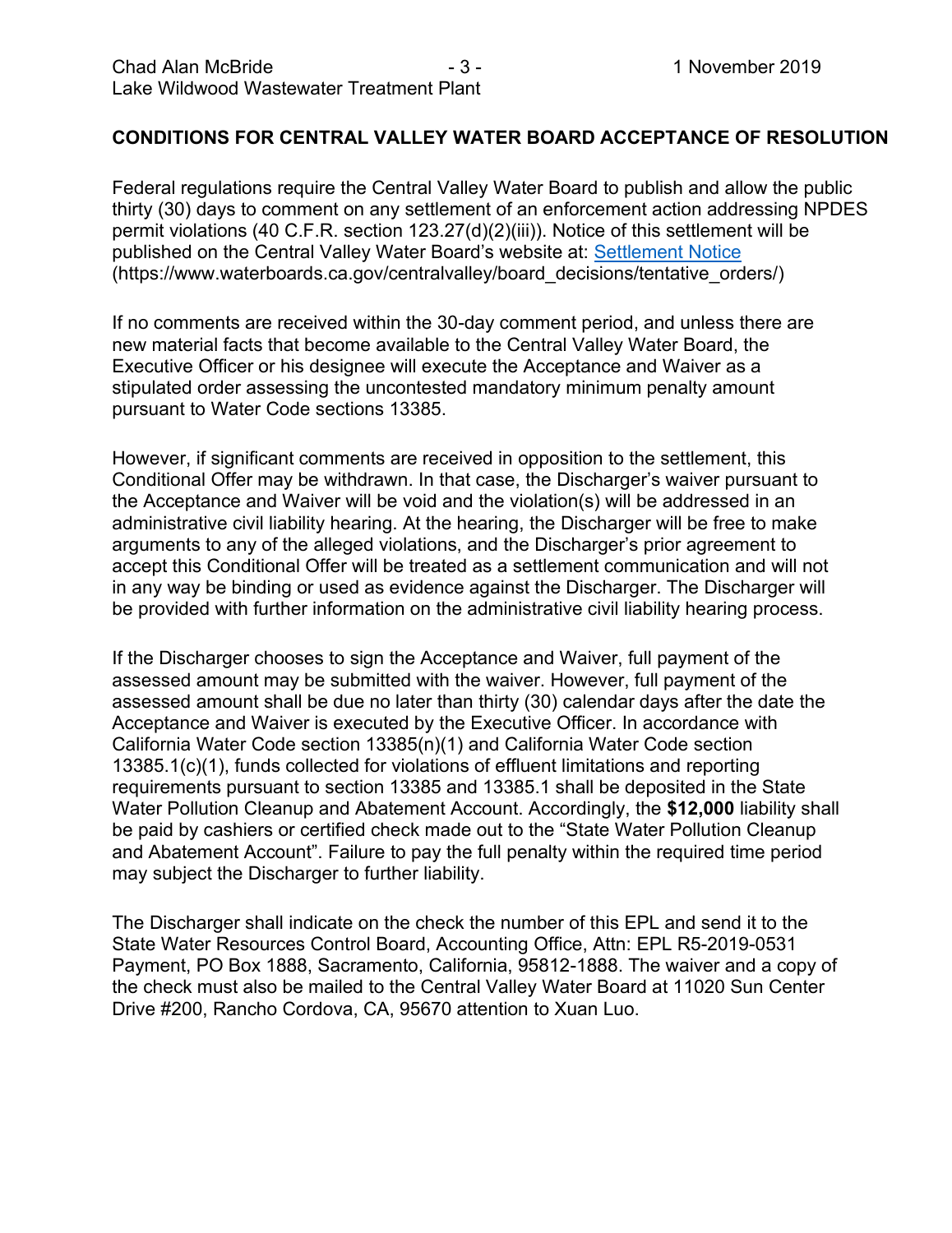If you have any questions or comments regarding this Settlement Offer, please contact Xuan Luo at (916) 464-4606 or [Xuan.Luo@waterboards.ca.gov.](mailto:Xuan.Luo@waterboards.ca.gov)

Original Signed By ANDREW ALTEVOGT Assistant Executive Officer

- Enclosures (2): Attachment A Record of Violations Acceptance of Conditional Resolution and Waiver of Right to Hearing
- cc w/o encl: Eric Magnan, USEPA, Region 9, San Francisco David Boyers, Office of Enforcement, SWRCB, Sacramento Patrick Pulupa, Central Valley Water Board Advisory Team, Rancho Cordova Jessica Jahr, Office of Chief Counsel, SWRCB, Sacramento Adam Laputz, Central Valley Water Board Advisory Team, Rancho Cordova Trisha Tillotson, Director of Public Works, County of Nevada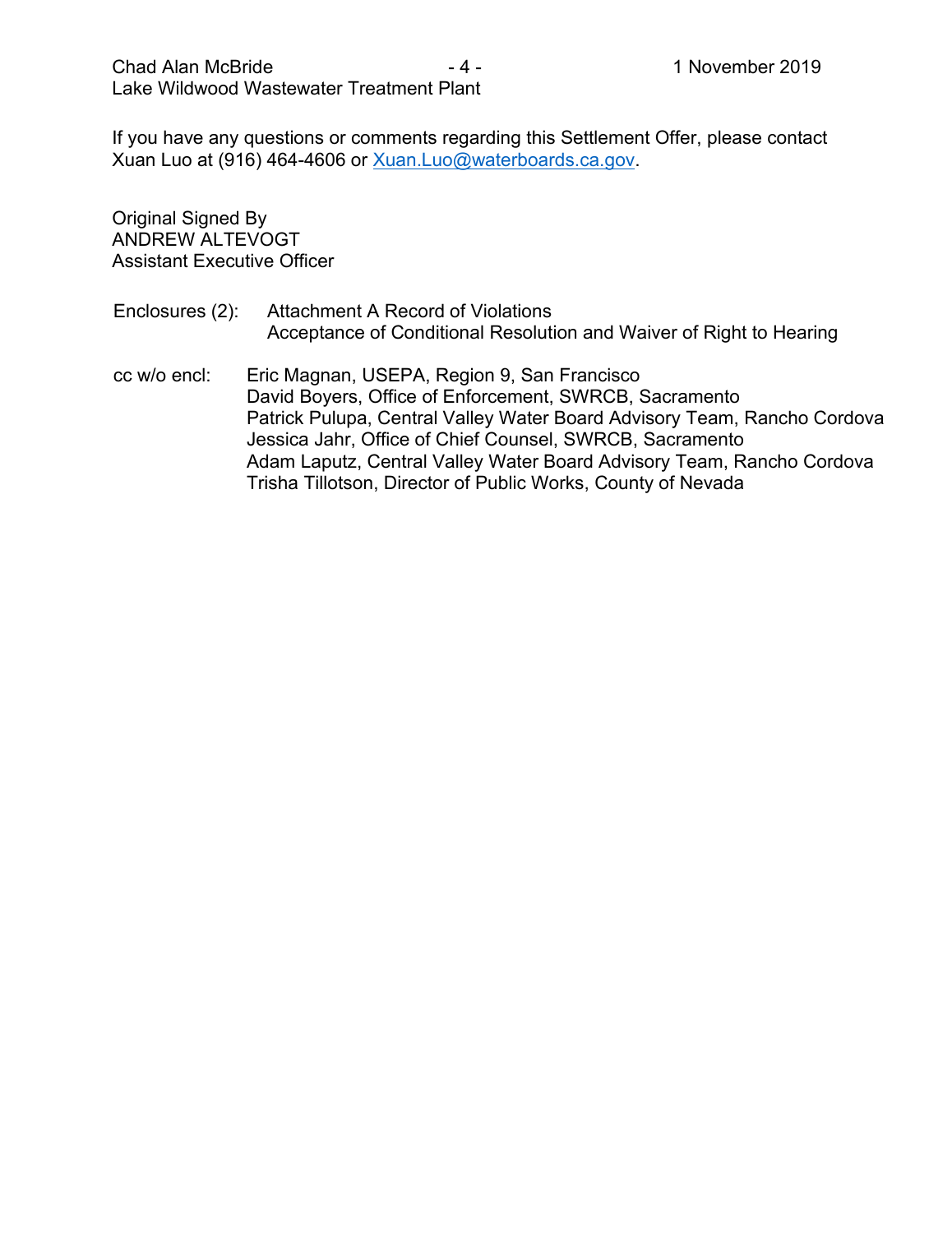#### ATTACHMENT A TO SETTLEMENT OFFER NUMBER. R5-2019-0531 Record of Violations Subject to Mandatory Minimum Penalties

#### **NEVADA COUNTY SANITATION DISTRICT NO. 1 LAKE WILDWOOD WASTEWATER TREATMENT PLANT**

RECORD OF VIOLATIONS (1 June 2018 through 30 June 2019) MANDATORY MINIMUM PENALTIES (Data reported under Monitoring and Reporting Program R5-2015-0029)

The following table lists the alleged violations subject to mandatory minimum penalties (MMPs), pursuant to Water Code section 13385(h) and (i).

#### **Table A. Violations Subject to Mandatory Penalties**

| <b>Item</b>    | <b>Date</b> | <b>Parameter</b>         | <b>Units</b> | Limit | <b>Measured</b> | <b>Period</b>      | <b>Violation Type</b> | <b>MMP</b><br>Type | <b>CIWQS</b> |
|----------------|-------------|--------------------------|--------------|-------|-----------------|--------------------|-----------------------|--------------------|--------------|
|                | 6-26-2019   | Ammonia,<br>Total (as N) | mg/L         | 3.9   | 21              | Average<br>Weekly  | CAT <sub>1</sub>      | <b>SIG</b>         | 1061277      |
| $\overline{2}$ | 6-26-2019   | Ammonia,<br>Total (as N) | lb/day       | 22    | 91              | Average<br>Weekly  | CAT <sub>1</sub>      | <b>SIG</b>         | 1061278      |
| 3              | 6-30-2019   | Ammonia,<br>Total (as N) | mg/L         | 1.8   | 5.3             | Average<br>Monthly | CAT <sub>1</sub>      | <b>SIG</b>         | 1061279      |
| 4              | 6-30-2019   | Ammonia,<br>Total (as N) | lb/day       | 10    | 23              | Average<br>Monthly | CAT <sub>1</sub>      | <b>SIG</b>         | 1061277      |

#### **EXPEDITED PAYMENT AMOUNT VIOLATIONS SUMMARY**

| <b>VIOLATIONS AS OF:</b>                    | 6/30/2019 |
|---------------------------------------------|-----------|
| <b>Group I Serious Violations:</b>          | 4         |
| <b>Group II Serious Violations:</b>         | 0         |
| Non-Serious Violations Not Subject to MMPs: | 0         |
| Non-serious Violations Subject to MMPs:     |           |
| <b>Total Violations Subject to MMPs:</b>    |           |

#### **Mandatory Minimum Penalty Amount for Effluent Limit Violation(s)**

4 Serious Violation(s) x \$3,000 Violation = \$12,000

Total Expedited Payment Amount = **\$12,000**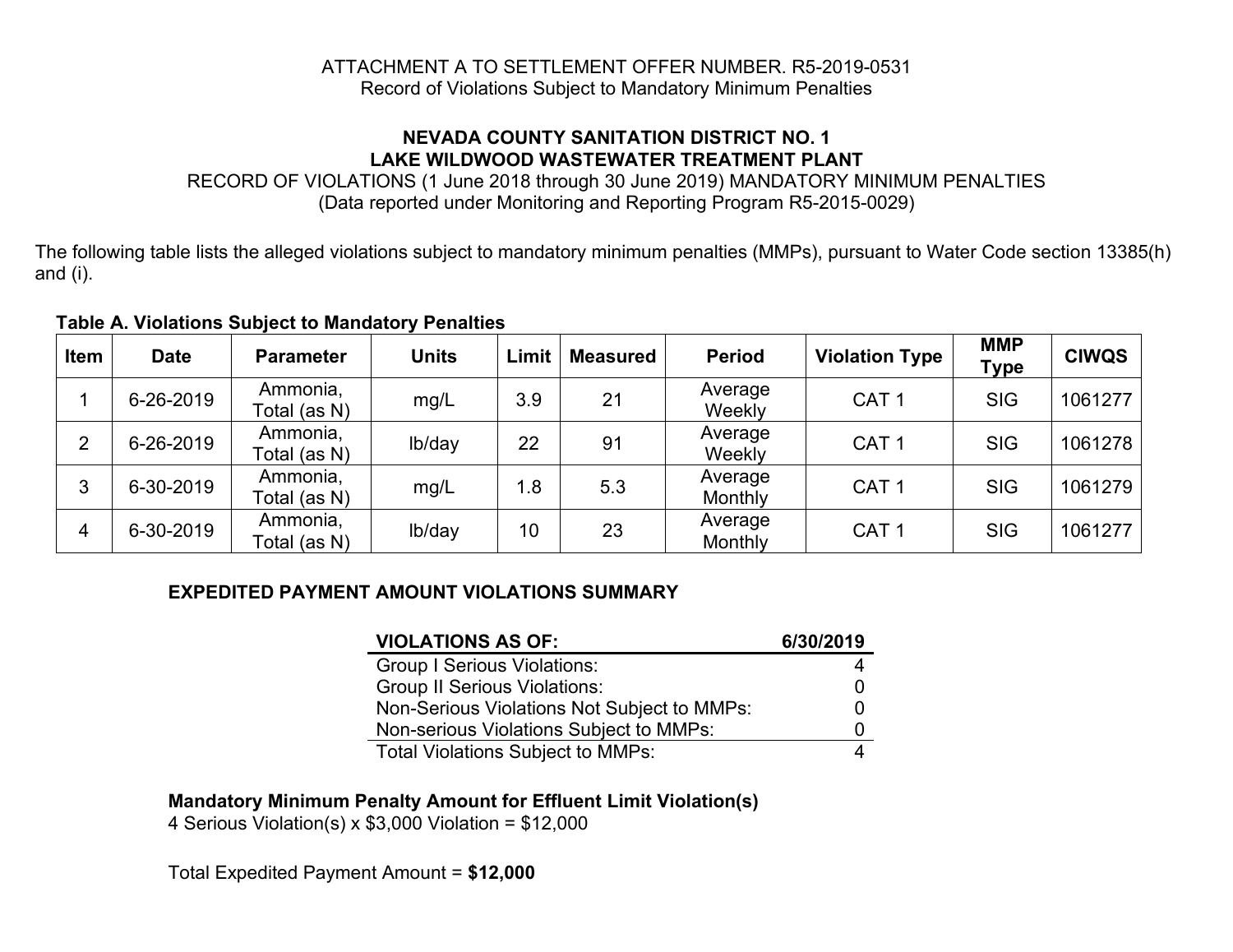# **Table B. Definitions**

| <b>Abbreviation</b> | <b>Description</b>                                                                                                                                                                                                                                               |
|---------------------|------------------------------------------------------------------------------------------------------------------------------------------------------------------------------------------------------------------------------------------------------------------|
| CAT <sub>1</sub>    | Violation of effluent limitation for Group I pollutant.                                                                                                                                                                                                          |
| CAT <sub>2</sub>    | Violation of effluent limitation for Group II pollutant                                                                                                                                                                                                          |
| <b>CHRON</b>        | Chronic violation as defined by Water Code section 13385 (i). Any non-serious violation that falls within a<br>180-day period with three preceding violations. Thus, the fourth non-serious violation that occurs within a<br>180-day period is subject to MMPs. |
| <b>CIWQS</b>        | California Integrated Water Quality System database.<br>(https://www.waterboards.ca.gov/water_issues/programs/ciwgs/)                                                                                                                                            |
| <b>CTOX</b>         | Violation of chronic toxicity effluent limitation.                                                                                                                                                                                                               |
| <b>DREP</b>         | Deficient reporting violation. This will only result in MMPs if the report is so deficient as to make<br>determination of compliance impossible for the reporting period.                                                                                        |
| <b>LREP</b>         | Late Reporting violation. Every 30-Days a report is late counts as one serious late reporting violation<br>subject to MMPs.                                                                                                                                      |
| Measured            | Reported value for the monitoring period by the Discharger.                                                                                                                                                                                                      |
| MMP Type            | Classification of the type of MMP violation.                                                                                                                                                                                                                     |
| Occurrence<br>Date  | Date that a violation occurred. For averaging period limitation violations, such as weekly and monthly<br>averages, the last day of the reporting period is used such as last day of the week (Saturday) and last day<br>of the month, respectively.             |
| <b>OEV</b>          | Violation of any constituent-specific effluent limitation not included in Group I or Group II.                                                                                                                                                                   |
| <b>NCHRON</b>       | Non-serious violation falls within the first three violations in a 180-day period, thus, not subject to MMP.                                                                                                                                                     |
| <b>SIG</b>          | Serious Violation:<br>For Group I pollutants that exceed the effluent limitation by 40 percent or more.<br>For Group II pollutants that exceed the effluent limitation by 20 percent or more.                                                                    |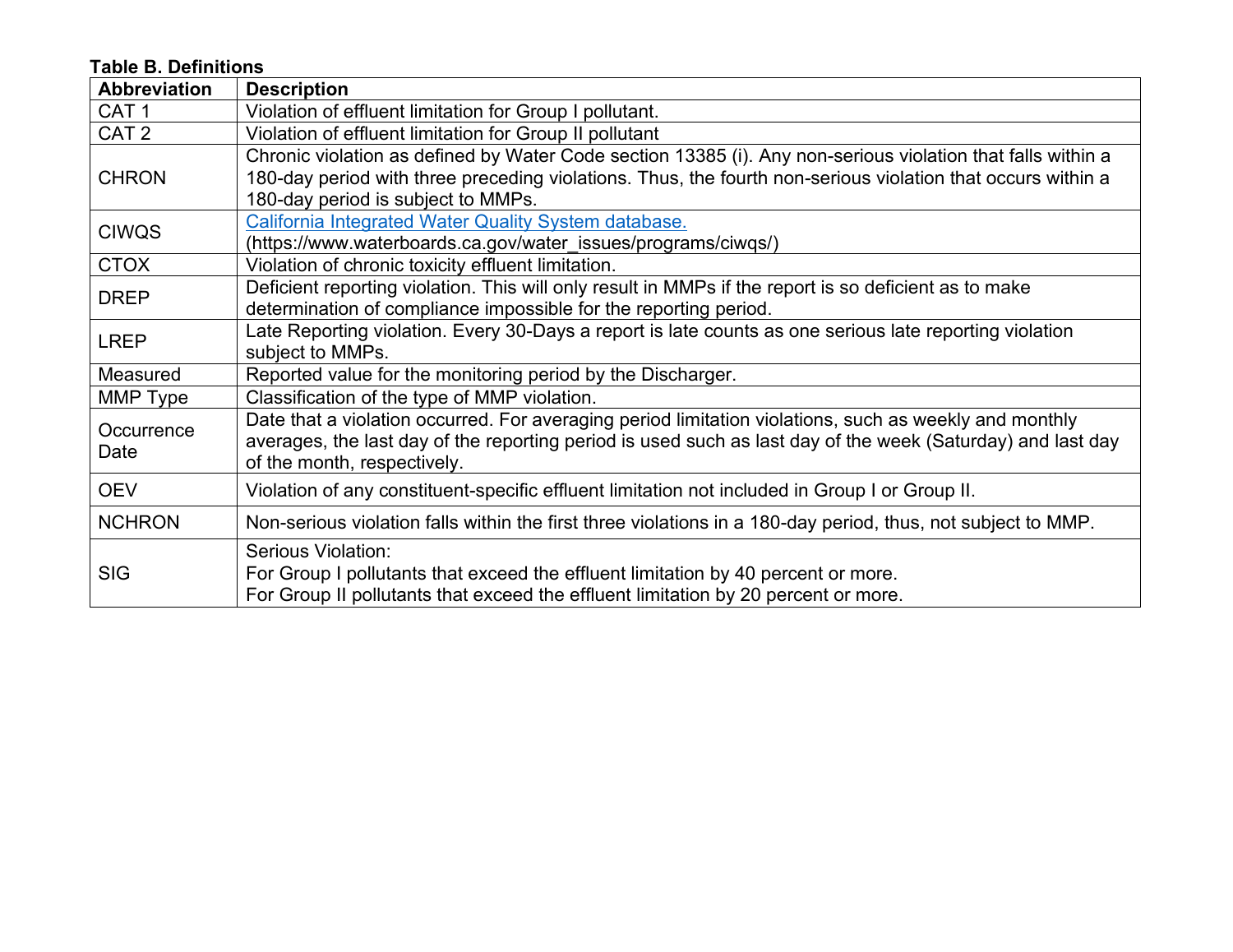# **ACCEPTANCE OF CONDITIONAL RESOLUTION AND WAIVER OF RIGHT TO HEARING; (proposed) ORDER**

Nevada County Sanitation District No. 1 EPL No. R5-2019-0531

By signing below and returning this Acceptance of Conditional Resolution and Waiver of Right to Hearing (Acceptance and Waiver) to the Central Valley Regional Water Quality Control Board (Central Valley Water Board), the Nevada County Sanitation District No. 1 (Discharger) hereby accepts the "Offer to Participate in Expedited Payment Letter Program" (Conditional Offer), incorporated herein by reference, and waives the right to a hearing before the Central Valley Water Board to dispute the allegations of violations described in the Record of Violations (ROV), which is included as Attachment A to the Conditional Offer.

The Discharger agrees that the Conditional Offer shall serve as a complaint pursuant to Article 2.5 of the California Water Code and that no separate complaint is required for the Central Valley Water Board to assert jurisdiction over the alleged violations through its Chief Prosecutor. The Discharger agrees to pay the penalties required by California Water Code section 13385(h) and/or (i), in the sum of **\$12,000** (Expedited Payment Amount), which shall be deemed payment in full of any civil liability pursuant to Water Code section 13385 that otherwise might be assessed for the violations described in the ROV. The Discharger understands that this Acceptance and Waiver waives its right to contest the allegations in the ROV and the amount of civil liability assessed for the violations.

The Discharger understands that this Acceptance and Waiver does not address or resolve liability for any violation that is not specifically identified in the ROV.

Upon execution by the Discharger, the completed Acceptance and Waiver shall be returned via email or U.S. mail to:

> Xuan Luo, Senior Water Resources Control Engineer NPDES Compliance and Enforcement 11020 Sun Center Drive, Suite 200 Rancho Cordova, CA 95670 Phone: (916) 464-4606 [xuan.luo@waterboards.ca.gov](mailto:xuan.luo@waterboards.ca.gov)

KARL E. LONGLEY SCD, P.E., CHAIR | PATRICK PULUPA, ESQ., EXECUTIVE OFFICER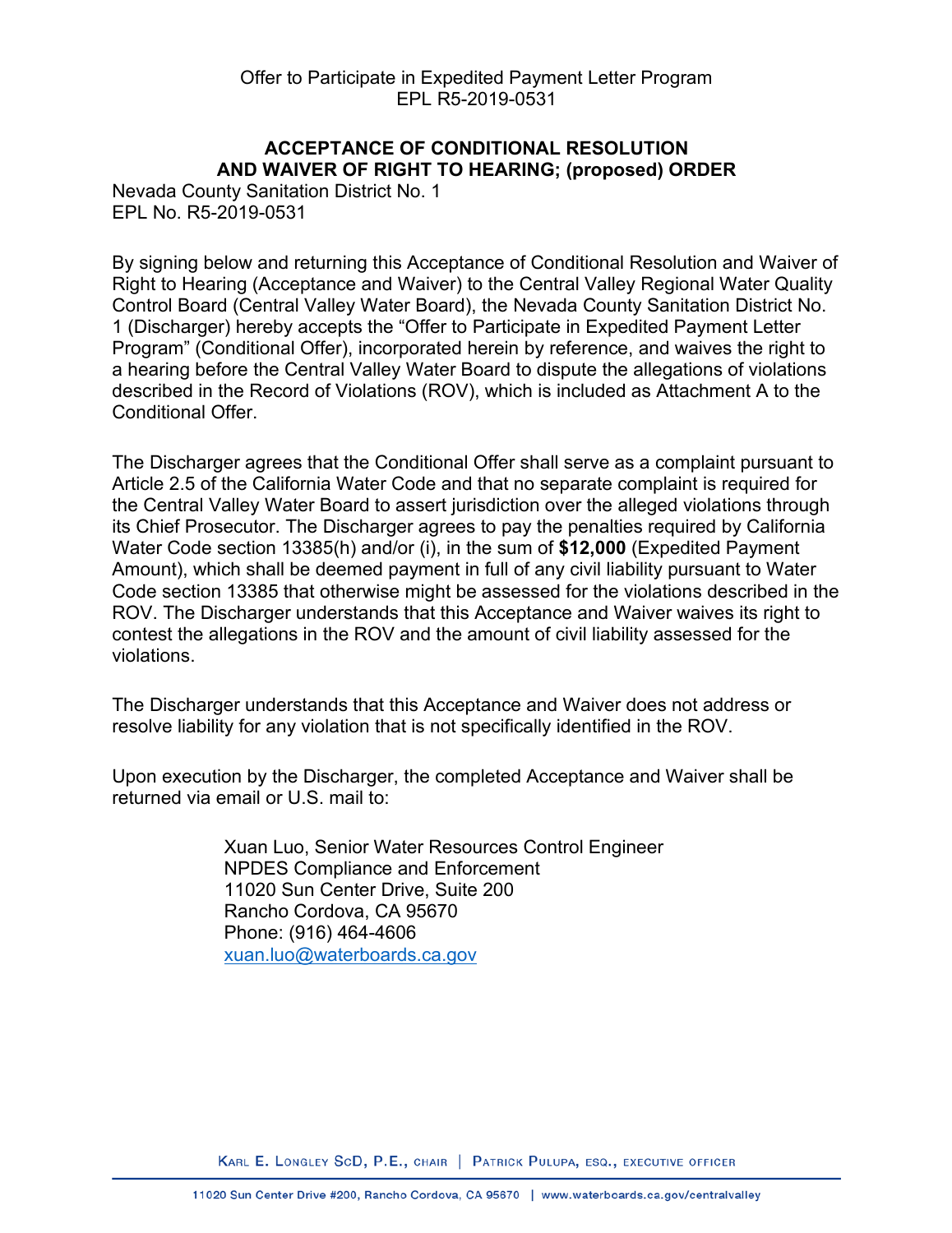#### Offer to Participate in Expedited Payment Letter Program EPL R5-2019-0531

The Discharger understands that federal regulations set forth at title 40, Code of Federal Regulations, section 123.27(d)(2)(iii) require the Central Valley Water Board to publish notice of and provide at least thirty (30) days for public comment on any proposed resolution of an enforcement action addressing NPDES permit violations. Accordingly, this Acceptance and Waiver, prior to execution by the Central Valley Water Board Executive Officer, will be published as required by law for public comment.

If no comments are received within the notice period that causes the Central Valley Water Board Executive Officer to question the Expedited Payment Amount, the Central Valley Water Board Executive Officer or his designee will execute this Acceptance and Waiver.

The Discharger understands that if significant comments are received in opposition to the Expedited Payment Amount, the offer on behalf of the Central Valley Water Board to resolve the violations set forth in the ROV may be withdrawn. In that circumstance, the Discharger will be advised of the withdrawal and an administrative civil liability complaint may be issued and the matter may be set for a hearing before the Central Valley Water Board. For such a liability hearing, the Discharger understands that this Acceptance and Waiver executed by the Discharger will be treated as a settlement communication and will not be used as evidence in that hearing.

The Discharger further understands that once the Acceptance and Waiver is executed by the Central Valley Water Board Executive Officer or his designee, the full payment required by the deadline set forth below is a condition of this Acceptance and Waiver. In accordance with California Water Code section 13385(n)(1) and California Water Code section 13385.1(c)(1), funds collected for violations of effluent limitations and reporting requirements pursuant to sections 13385 and 13385.1 shall be deposited in the State Water Pollution Cleanup and Abatement Account. Accordingly, the \$12,000 liability shall be paid by a cashiers or certified check made out to the "State Water Pollution Cleanup and Abatement Account". The Discharger may choose to submit the full payment with the Waiver. However, the payment must be submitted to the State Water Resources Control Board no later than thirty (30) calendar days after the date the Acceptance and Waiver is executed by the Central Valley Water Board Executive Officer or his designee.

Please mail the check to:

State Water Resources Control Board, Accounting Office Attn: EPL R5-2019-0531 Payment PO Box 1888 Sacramento, California, 95812-1888

The Discharger shall also provide a copy of the wavier form and check via email to the Central Valley Water Board ([Xuan.Luo@waterboards.ca.gov](mailto:Xuan.Luo@waterboards.ca.gov)).